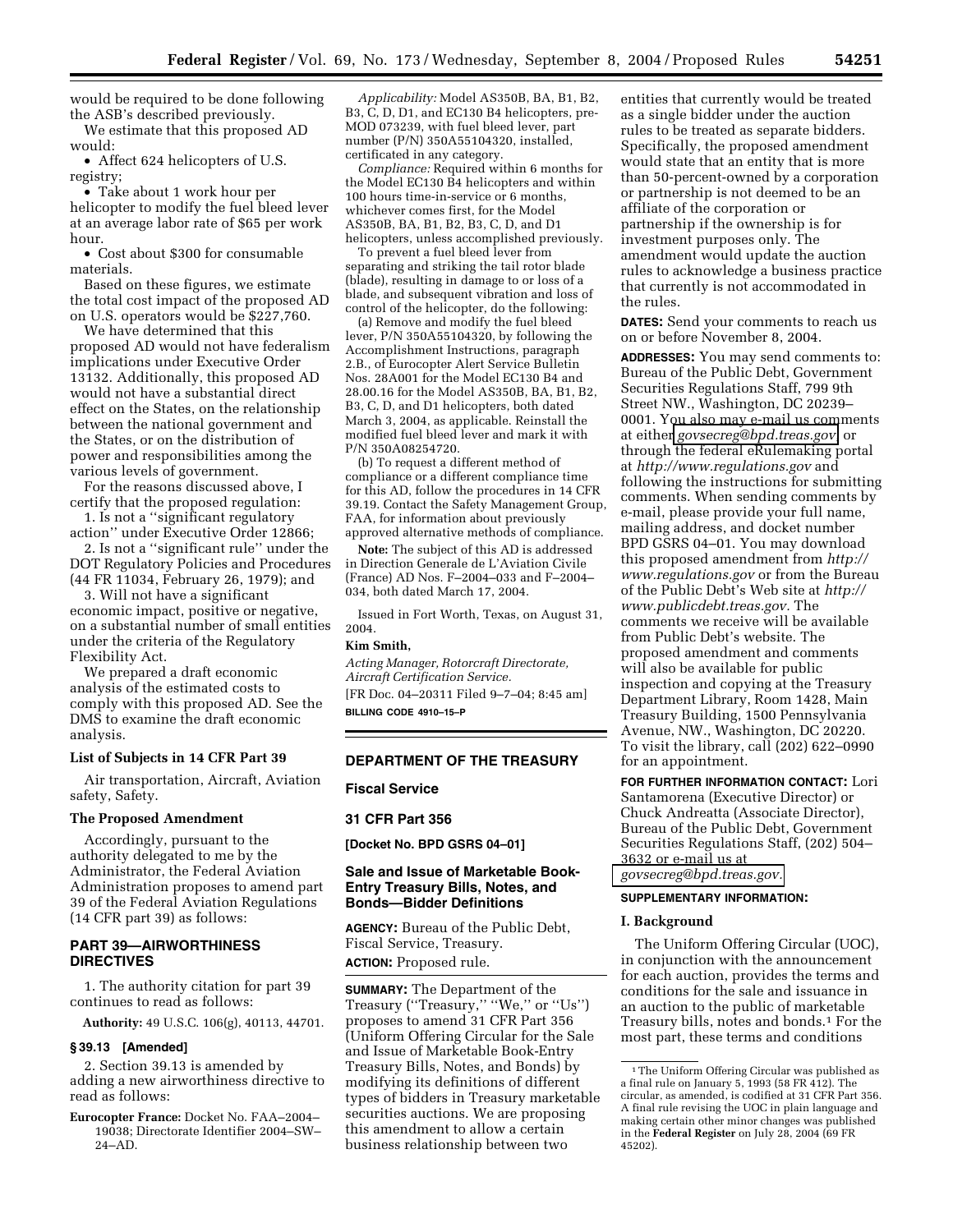apply to "bidders"<sup>2</sup> in an auction. For example, we will not award more than 35 percent of an auction's offering amount to any particular competitive bidder to help ensure broad distribution of Treasury securities at original issuance.3

Appendix A of the UOC provides bidder definitions that describe the categories of bidders eligible to bid in Treasury auctions. We provide these definitions so that persons and entities can use them to determine whether they are considered to be one bidder or more than one bidder for the purpose of bidding in auctions, and for compliance purposes.

Two of the bidder categories in Appendix A are ''Corporations'' and ''Partnerships.'' We consider a corporation or partnership and all of its ''affiliates''—in other words, the entire corporate or partnership structure collectively to be one bidder. Using the ''Corporation'' category as an example, Appendix A defines an ''affiliate'' as ''any:

• entity that is more than 50-percent owned, directly or indirectly, by the corporation;

• entity that is more than 50-percent owned, directly or indirectly, by any other affiliate of the corporation;

• Person or entity that owns, directly or indirectly, more than 50 percent of the corporation;

• Person or entity that owns, directly or indirectly, more than 50 percent of any other affiliate of the corporation; or

• Entity, a majority of whose board of directors or a majority of whose general partners are directors or officers of the corporation, or of any affiliate of the corporation.'' 4

The more-than-50-percent ownership standard is an important part of the definition because it implies at least potential, if not actual, control of an entity.

Appendix A also provides a mechanism by which a major organizational component (for example, a parent or a subsidiary), or group of components, in a corporate or partnership structure may obtain recognition by us as a bidder separate from the larger corporate or partnership structure. Separate-bidder status may be sought for a variety of reasons, the most common being that it simplifies the process of net long position reporting

that applies to large competitive bidders.5

To obtain recognition as a separate bidder, each component or group of components must request such recognition from us, provide a description of the component or group and its position within the corporate or partnership structure, meet certain criteria, and provide a certification that it has policies or procedures in place designed to prevent any improper exchanges of information about participation in an auction or in any way acting together with respect to participating in an auction.6 As previously noted, these requests for separate-bidder status come from the component or group of components seeking to be separated from the larger corporation or partnership structure. In general, these entities requesting separate-bidder status are financial in nature and are likely to participate in Treasury auctions.

### **II. Discussion**

We have become aware that a business relationship, commonly referred to as ''merchant banking,'' can under certain circumstances make technical compliance with the auction rules impractical. In this business relationship, a corporation or partnership typically makes investments in other commercial enterprises, not for the purpose of actually engaging in the business of the enterprise, but rather to seek a return on the investment. Usually these other commercial enterprises are not financial in nature, although they may, on occasion, purchase and hold Treasury securities.

It is during those instances when a corporation's or partnership's investment in another enterprise causes its ownership percentage to exceed 50 percent that the complications can arise. For example, if the corporation or partnership is a large enough bidder in Treasury securities auctions that it has to calculate and possibly report its net long position, under the auction rules it is supposed to contact the acquired enterprise and find out if it has any position in the security being auctioned. This can be impractical since the net long position must be calculated as of one-half hour prior to the deadline for competitive bidding and enterprises acquired through merchant banking

activities generally do not participate in Treasury securities auctions.

We believe entities acquired through merchant-banking activities pose much less potential for acting in concert with their acquiring corporation or partnership in regard to transactions in, and holdings of, Treasury securities. Corporations or partnerships invest in such entities generally to seek a return on investment and not to engage in the business of the entity, they do not exercise any control over or make operational or investment decisions for such entities and, in general, such entities are not engaged in the securities business and generally do not participate in Treasury securities auctions. Therefore, we believe the public interest is served by allowing the exclusion of merchant-banking activities from a corporate or partnership structure, as described below.

We are proposing that an entity that is more than 50-percent-owned by a corporation or partnership be deemed not to be an affiliate of the corporation or partnership if the ownership is for investment purposes only. Such entities would be deemed to be separate bidders from the corporation or partnership that owns them.

Because majority ownership still carries the potential for the acquiring corporation or partnership to exercise management control of the acquired entity, we are further proposing that any corporations or partnerships that intend to make use of this proposed change in the bidder definitions notify us in advance in writing. We do not intend to approve or formally acknowledge these letters, but submitters may contact us to determine whether the letters have been received.

This written communication would include a certification that the corporation or partnership does not exercise control over or make operational or investment decisions for such acquired entities, and that it has written policies in place to prevent any inappropriate exchange of information concerning participation in Treasury marketable securities auctions. We do not intend, however, to prevent a corporation or partnership from submitting bids on behalf of acquired entities, as long as the corporation or partnership has not exercised any control over or made operational or investment decisions for the entity, and the transaction is otherwise in compliance with the regulations. Until we publish a final rule or issue other guidance on this matter, we do not expect any such corporations or partnerships to change their current

<sup>2</sup>See § 356.2 and Appendix A of 31 CFR Part 356. 3See § 356.22(b).

<sup>4</sup>The ''Partnership'' category uses the same definition of ''affiliate'' except that ''partnership'' is used in place of ''corporation.''

<sup>5</sup>See § 356.13. A bidder must report its net long position when the total of all of its bids in an auction plus its net long position in the security being auctioned equals or exceeds the net long position reporting threshold amount stated in the offering announcement, generally 35 percent of the offering amount.

<sup>6</sup>See Appendix A, Section II.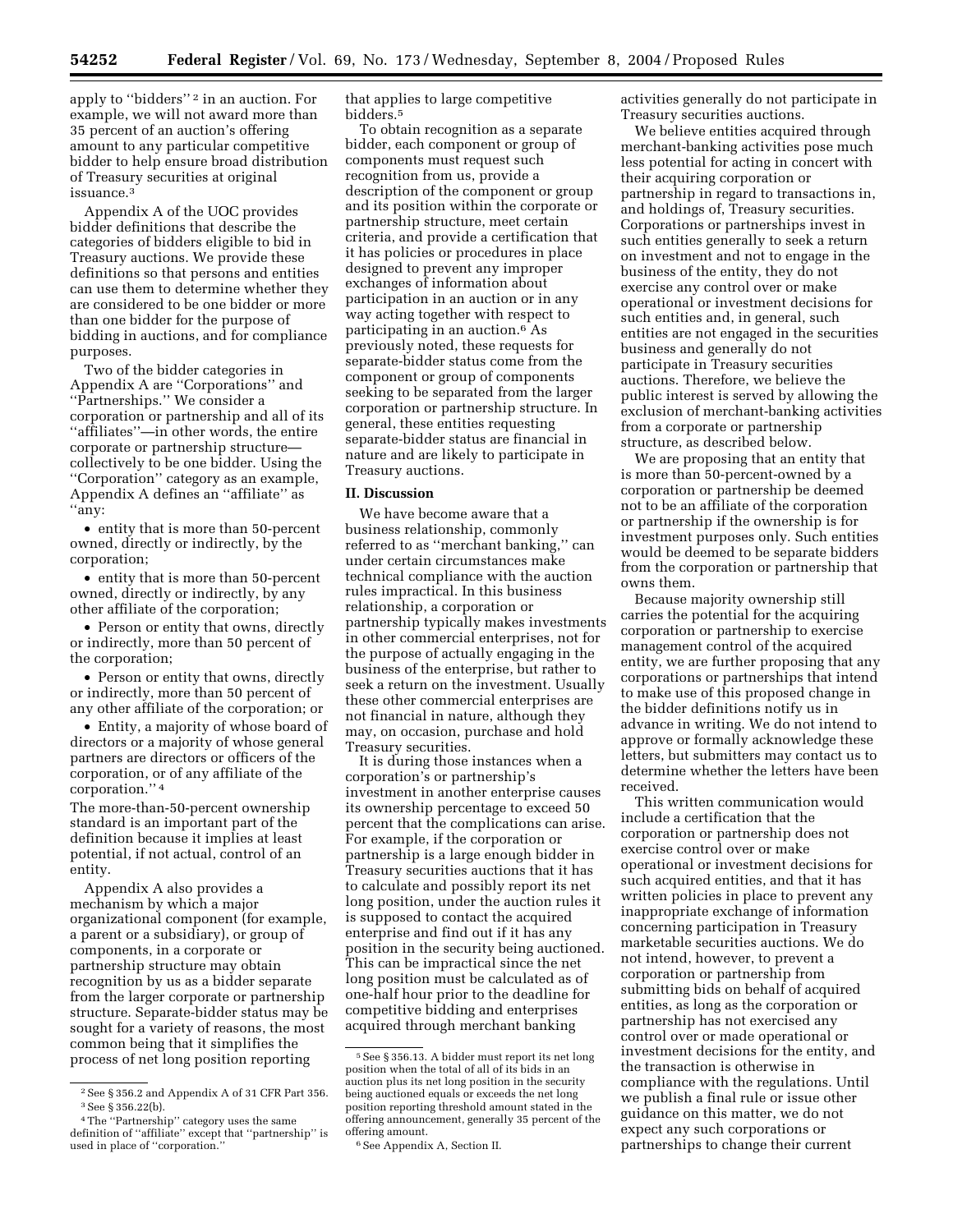practices regarding the reporting of positions of majority-owned entities.

## *Procedural Requirements*

It has been determined that this proposed rule is not a significant regulatory action for purposes of Executive Order 12866. Although we are issuing this proposed rule in proposed form to benefit from public comment, the notice and public procedures requirements of the Administrative Procedure Act do not apply, under 5 U.S.C. 553(a)(2).

Since no notice of proposed rulemaking is required, the provisions of the Regulatory Flexibility Act (5 U.S.C. 601 *et seq.*) do not apply.

The Office of Management and Budget previously approved the collections of information in this proposed amendment in accordance with the Paperwork Reduction Act under control number 1535–0112. We are not proposing changes that would impose additional burdens on auction bidders.

#### **List of Subjects in 31 CFR Part 356**

Bonds, Federal Reserve System, Government Securities, Securities.

For the reasons stated in the preamble, we propose to amend 31 CFR Part 356 as follows:

## **PART 356—SALE AND ISSUE OF MARKETABLE BOOK-ENTRY TREASURY BILLS, NOTES, AND BONDS (DEPARTMENT OF THE TREASURY CIRCULAR, PUBLIC DEBT SERIES NO. 1–93)**

1. The authority citation for Part 356 continues to read as follows:

**Authority:** 5 U.S.C. 301; 31 U.S.C. 3102 *et seq.*; 12 U.S.C. 391.

2. In Appendix A to Part 356, amend Section I by revising the introductory text and paragraphs (a) and (b) to read as follows:

## **Appendix A to Part 356—Bidder Categories**

#### **I. Categories of Eligible Bidders**

We describe below various categories of bidders eligible to bid in Treasury auctions. You may use them to determine whether we consider you and other persons or entities to be one bidder or more than one bidder for auction bidding and compliance purposes. For example, we use these definitions to apply the competitive and noncompetitive award limitations and for other requirements. Notwithstanding these definitions, we consider any persons or entities that intentionally act together with respect to bidding in a Treasury auction to collectively be one bidder. Even if an auction participant does not fall under any of the categories listed below, it is our intent that no auction participant receives a larger auction award by acquiring securities through others than it could have received had it been considered one of these types of bidders.

(a) *Corporation*—We consider a corporation to be one bidder. A corporation includes all of its affiliates, which may be persons, partnerships, or other entities. We consider a business trust, such as a Massachusetts or Delaware business trust, to be a corporation. We use the term ''corporate structure'' to refer to the collection of affiliates that we consider collectively to be one bidder. An affiliate is any:

• Entity that is more than 50-percent owned, directly or indirectly, by the corporation;

• Entity that is more than 50-percent owned, directly or indirectly, by any other affiliate of the corporation;

• Person or entity that owns, directly or indirectly, more than 50 percent of the corporation;

• Person or entity that owns, directly or indirectly, more than 50 percent of any other affiliate of the corporation; or

• Entity, a majority of whose board of directors or a majority of whose general partners are directors or officers of the corporation, or of any affiliate of the corporation.

An entity that is more than 50-percent owned as described in this definition is not an affiliate, however, if:

• The purpose of such ownership is to seek a return on investment and not to engage in the business of the entity;

• The owner does not exercise any control over or make operational or investment decisions for the entity;

• The corporation has written policies or procedures, including ongoing compliance monitoring processes, that are designed to prevent it from acting together with the entity regarding participation in Treasury auctions or investment strategies regarding Treasury securities being auctioned; and

• The corporation submits notice and certification to us, as provided in this Appendix A.

A corporation that plans to make use of this exception to the definition of ''affiliate'' must inform us of this fact in writing and provide the following certification:

[Name of corporation] hereby certifies that, with regard to any entity of which it owns more than 50 percent as defined in Appendix A to 31 CFR Part 356, but for which the purpose of such ownership is to seek a return on investment and not to engage in the business of the entity:

• We do not exercise any control over or make operational or investment decisions for the entity;

• We have written policies or procedures, including ongoing compliance monitoring processes, that are designed to prevent the corporation from acting together with the entity regarding participation in Treasury auctions or investment strategies regarding Treasury securities being auctioned; and

• We will continue to meet the terms of this certification until we notify the Treasury of a change.

(b) *Partnership*—We consider a partnership to be one bidder if it is a partnership for which the Internal Revenue Service has

assigned a tax-identification number. A partnership includes all of its affiliates, which may be persons, corporations, general partners acting on behalf of the partnership, or other entities. We use the term ''partnership structure'' to refer to the collection of affiliates that we consider collectively to be one bidder. We may consider a partnership structure that contains one or more corporations as a ''partnership'' or a ''corporation,'' but not both.

An affiliate is any:

• Entity that is more than 50-percent owned, directly or indirectly, by the partnership;

• Entity that is more than 50-percent owned, directly or indirectly, by any other affiliate of the partnership;

• Person or entity that owns, directly or indirectly, more than 50 percent of the partnership;

• Person or entity that owns, directly or indirectly, more than 50 percent of any other affiliate of the partnership; or

• Entity, a majority of whose general partners or a majority of whose board of directors are general partners or directors of the partnership or of any affiliate of the partnership.

An entity that is more than 50-percent owned as described in this definition is not an affiliate, however, if:

• The purpose of such ownership is to seek a return on investment and not to engage in the business of the entity;

• The owner does not exercise any control over or make operational or investment decisions for the entity;

• The partnership has written policies or procedures, including ongoing compliance monitoring processes, that are designed to prevent it from acting together with the entity regarding participation in Treasury auctions or investment strategies regarding Treasury securities being auctioned; and

• The partnership submits notice and certification to us, as provided in this Appendix A.

A partnership that plans to make use of this exception to the definition of ''affiliate'' must inform us of this fact in writing and provide the following certification:

[Name of partnership] hereby certifies that, with regard to any entity of which it owns more than 50 percent as defined in Appendix A to 31 CFR Part 356, but for which the purpose of such ownership is to seek a return on investment and not to engage in the business of the entity:

• We do not exercise any control over or make operational or investment decisions for the entity;

• We have written policies or procedures, including ongoing compliance monitoring processes, that are designed to prevent the partnership from acting together with the entity regarding participation in Treasury auctions or investment strategies regarding Treasury securities being auctioned; and

• We will continue to meet the terms of this certification until we notify the Treasury of a change.

\* \* \* \* \*